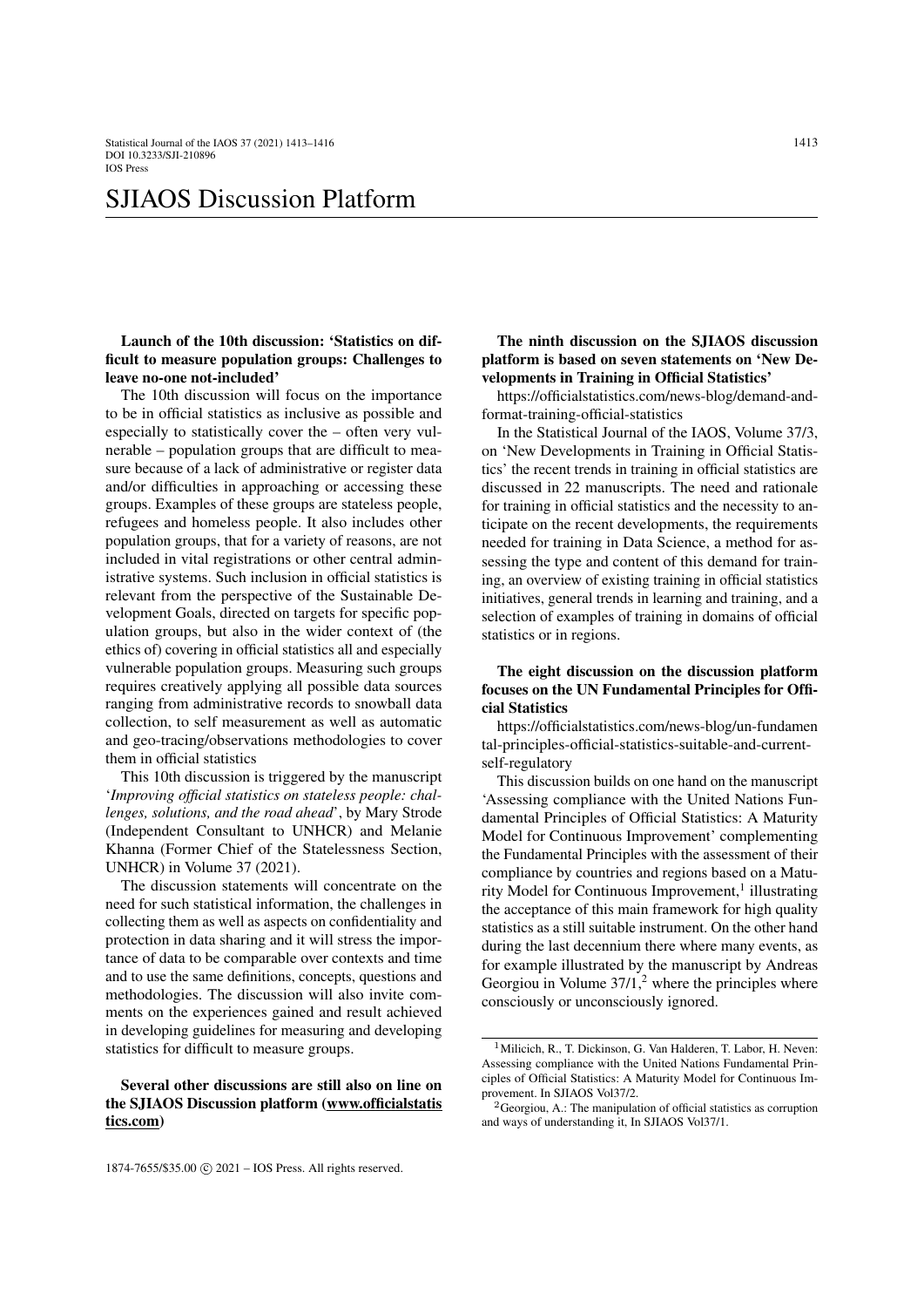The objective of the discussion is twofold: first to generate knowledge and experience with the implementation, application and effectiveness of the Fundamental Principles, second to inquire especially for major improvements, both to the Fundamental Principles themselves as well as to the compliance and the enforcement of compliance.

# The seventh discussion on the discussion platform focuses on Misuse of Statistics, based on the section on Misuse of Statistics in Volume 37 (2021), Nr. 1: Misuse of Statistics; Time to speak out

https://officialstatistics.com/news-blog/misuse-statis tics-time-speak-out

The seventh discussion focuses on Misuse of Statistics. It aims to centre around comments and contributions around the need for trustworthy information to guide decision making and enable citizens to understand issues that affect their health and livelihoods. Misuse of statistics is a phenomenon as old a statistics it self. Regulatory systems like the Fundamental Principles for Official Statistics, statistical laws and rules for ethical behavior of statisticians aim to avoid and whenever needed correct forms of misuse of statistics. The data revolution, new data sets (Big Data) and open data all cause an even more complex society with an increasing number of stakeholders that is supposed to comply with these official statistics quality and behavioral requirements. In times of crisis like we are now in at a world-wide scale, 'invites' even more than in normal times those who have an interest in specific figures to massage, manipulate or even falsify information. The impact of misuse of statistics or false statistics is apparent. All this makes a discussion on Misuse of statistics even more current, and surely justifies the second part of the title: Time to speak out.

# The sixth discussion on the discussion platform: Successes and challenges of regional cooperation and capacity building in Statistics: the example of the Asia-Pacific region

The sixth discussion on the discussion platform centers around the themes of innovation and transformation in official statistics production and dissemination. The four statements are based on experiences from Asia-Pacific countries as reflected in the special section on the Asia-Pacific Statistics week in Volume 36 (2020) Nr. 4: https://content.iospress.com/articles/statisticaljournal-of-the-iaos/sji200771.

This discussion aims to highlight, beyond the results and successes, challenges, problems and pitfalls of national and international initiatives to improve the national statistical systems of low and middle income countries. Participants will be invited to reflect on the role and impact regional organizations like UN ES-CAP, international statistical organizations (for example custodian agencies for the SDG's) and support from individual donor countries can have. The discussion will emphasize experiences and lessons with deploying methods and tools to support the development of national statistical systems at the policy, organizational and individual levels.

## The fifth discussion on the discussion platform centers around statements taken from Volume 36 (2020), Nr. 3, The Future of economic statistics

https://content.iospress.com/articles/statistical-jour nal-of-the-iaos/sji209007

The discussion focuses on the four inter-related and mutually reinforcing building blocks of the emerging new statistical business model for economic statistics: outreach and user consultation; statistical framework; institutional and statistical operations, and data stewardship; and statistical infrastructure and data solutions.

Under the purview of the United Nations Statistical Commission, consultation activities and discussions with the representatives of the national and international statistical organizations and senior economists led to the acknowledgement that the future system of economic statistics needs to be more responsive and agile to better meet the collective needs of users. Greater responsiveness of the statistical system can be achieved by allowing the statistical and institutional operations and supporting infrastructure greater experimentation, and by increased collaboration and co-investment in the areas of data access, data sharing and exchange, new data solutions and technological resources. The COVID 19 pandemic and its global impact has provided the official statistical community an opportunity to meet this challenge for official statistics collectively in demonstrating its resilience, maintaining its relevance, and proving its responsiveness.

The four statements focus on the most important elements of a new statistical business model that is needed to achieve such a more responsive and agile system of economic statistics. Main question is if we official statisticians and our environment are sufficiently up for the challenges, and adequately focused and resourced to make this new statistical business model a reality.

The fourth discussion on the discussion platform, launched in June 2020, centers around statements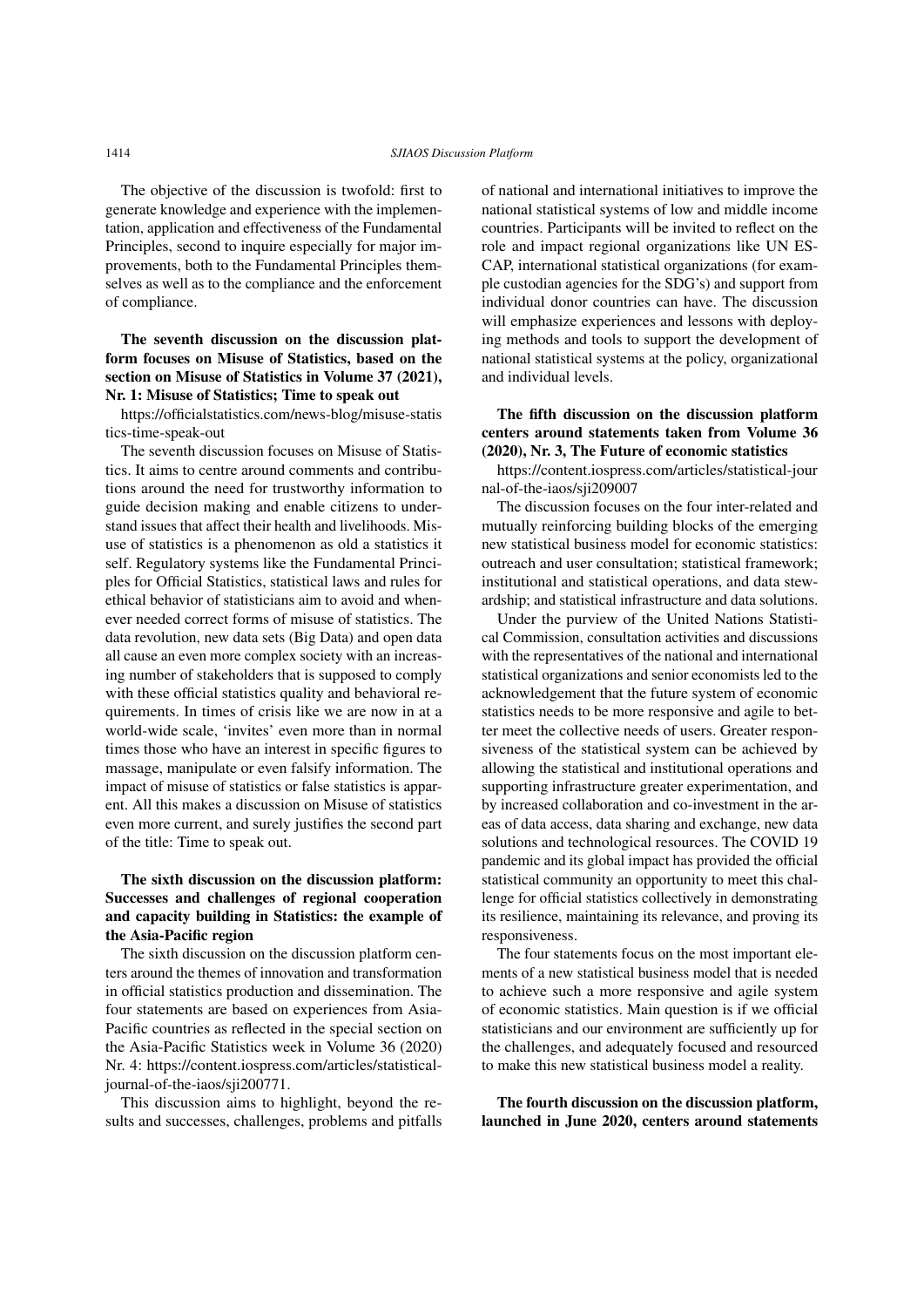#### taken from the article by Andreas Georgiou and is still open for contributions: '*Pre-release access to official statistics is not consistent with professional ethics*'

Vol 36 (2020), Nr. 2: https://content.iospress.com/ar ticles/statistical-journal-of-the-iaos/sji200620

Pre-release practice to official statistics varies across and within countries, with pre-release practiced widely: pre-release access by government and pre-release access by the press. In defending their policies and practices countries argue for and against specific pre-release options. Relevant questions in this discussion will be for example if advertised pre-release access by policy makers preclude the possibility of pressure (or the perception thereof) on the independent production of statistics to serve political/policy interests? Is pre-release to government impartial when it gives at least a head start to the party in power relative to its opposition? Does pre-release access by the press adequately protect the level playing field for market participants, and does not lead to profiteering by some? Do the benefits of prerelease outweigh the costs associated with the risks? Is there a need for strengthening the existing movement away from pre-release access and a tightening of the guidelines in codes of practice for official statistics?'

You are invited to contribute to the discussions on: www.officialstatistics.com

#### Closed discussions

The first discussion, kicked of in September 2019 is closed for contributions. The closing article for this discussion is published in the December 2020 issue (Vol36, 2020, Nr. 4, pp. 1299–1306). See: https://content.iospre ss.com/articles/statistical-journal-of-the-iaos/sji200722

The second discussion kicked of in December 2019, 'Reflections on the future of official statistics in a digital and globalized society' is also closed for discussion. The closing article is in issue (Vol37, 2021, Nr. 2).

The third discussion kicked of in March 2020 on the Population and Housing Censuses is also closed. The closing article can also be found in issue (Vol37, 2021, Nr. 2).

Two special discussions in the context of the Covid-19 crises:

'Crises, politics and statistics: Official statistics in the context of the Covid-19 crisis, focussed on the roles of Official Statistics in the context of the Covid-19 crisis. It stated the important role that official statistics will have to play in the phase of world-wide recovery from the pandemic and the rapid investments and actions that are needed to fulfill properly this role. It also emphasis the importance of investing in achieving the objectives of the SDG indicators, the need to develop new statistics and using modern data sources, and last but not least the establishment of a new role of official statistics in the public statistical infrastructure.

The discussion 'Official statistics methods need investments to be robust enough to maintain sufficient product quality in times of economic downturns' is based statements extracted from the article 'Robust official business statistics methodology during COVID-19-related and other economic downturns' by Paul A. Smith and Boris Lorenc (respectively. University of Southampton; Bright Lynx Research; European Network for Better Establishment Statistics). This article is available as blog on: https://officialstatistics.com/newsblog/robust-official-business-statistics-methodologyduring-covid-19-related-and-other.

#### Some background on the SJIAOS discussion platform

In August 2019 the Statistical Journal of the International Association for Official Statistics (SJIAOS) launched the new on-line platform for discussion on topics of significant relevance for official statistics (www.officialstatistics.com) as part of the SJIAOS website. The discussion platform invites you to contribute to important discussions at a time of your own choosing.

The ISI World Statistics Conference, the IAOS conference and Journals like the *Statistical Journal of the IAOS*, are the traditional platforms where views on new developments and important issues in Official Statistics are exchanged. However, conferences occur only a few times per year, journal issues are released maybe four times per year and typically only reach specific interest groups. This new on-line discussion platform of the SJIAOS is an opportunity for anyone working or interested in official statistics, to contribute to topical discussions, at your own convenience.

Every three months there is a new discussion item. With each issue of the SJIAOS, a new discussion topic will be launched via a leading article. Statements from this article will then invite you to post your opinion and arguments. Each discussion will run for a year and be closed with a concluding commentary by the article author(s). When fully up and running (after four journal issues), there will be four different discussions topics open for your contribution at any one time.

The discussion platform can be found on a prominent place on the new SJIAOS website (www.officialstatisti cs.com). Contributions have to be in English, have to